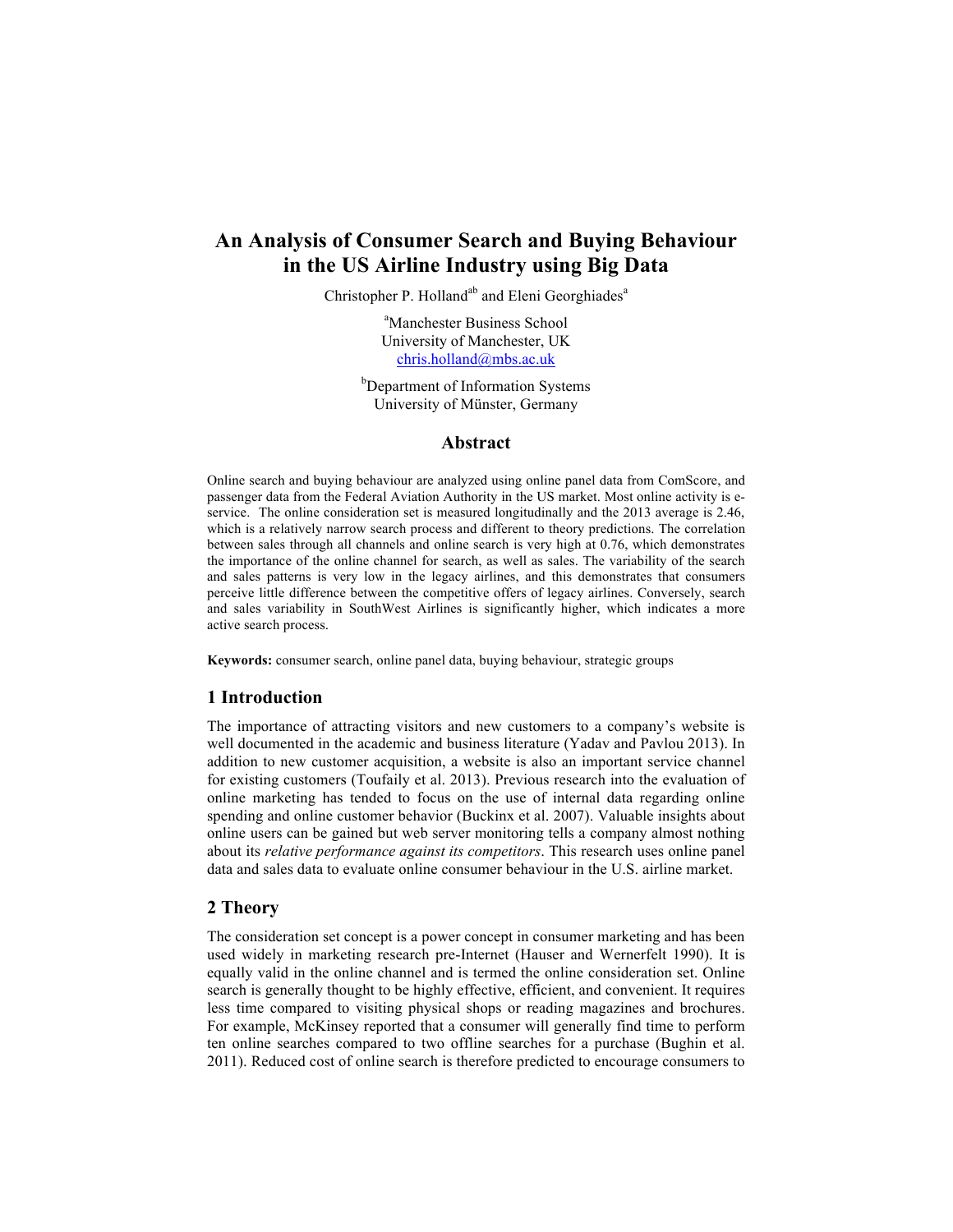perform more extensive search on the Internet compared to other channels. However, empirical results from research into the size of online consideration sets using panel data show relatively small online consideration sets, e.g. Johnson et al. (2004), reported an average online consideration set of just 1.8 for travel sites, Zhang et al. (2006) reported 3.3 for travel sites, and Holland and Mandry (2013) reported values of between 2.1 and 2.8 in a multi-sector study of US and UK markets.

#### **2.1 Research Questions**

**Research Question 1**.What is the extent of the search process measured by the online consideration set and the distribution of online users across competitor websites? **Research Question 2**.What is the relationship between share of unique visitors and market share in the US airline industry?

#### **3 Methods**

Two main data sources are used: (1) ComScore's US online panel data of one million users and passenger data from the Federal Aviation Administration (2014). **Research Question1**. The pre-Internet consideration sets were taken from the authoritative review conducted by Hauser and Wernerfelt (1990) of consideration set sizes. The statistical 't' test was used to measure the significance of the difference between the pre-Internet and online measurements. **Research Question 2**. A linear regression model was used to measure the strength of the statistical correlation between overall sales and online visitors for all matched data points over the time period 2011 - 2013.

#### **4 Results**

## **4.1 Research Question 1**

An online user that visits one website only is categorized as an e-service user, i.e. someone who uses the Internet to manage their relationship with a single airline. Those visiting two or more websites are termed online searchers. This approach is based on the definition of the consideration set by Hauser and Wernerfelt (1990), and Shocker (1991). The results are shown in Table 1.

**Table 1.** The Search Process Measured by the Distribution of Online Searchers and Online Consideration Set

| <b>US Airline</b><br>Online<br><b>Consideration</b><br><b>Set 2013</b> | <b>Number of Websites Visited</b> |     |    |       |  |  |
|------------------------------------------------------------------------|-----------------------------------|-----|----|-------|--|--|
|                                                                        |                                   |     |    |       |  |  |
| 2.46                                                                   | 70%                               | 23% | 8% | $1\%$ |  |  |

#### **4.2 Research Question 2: Online Search and Total Sales**

The data were normalized to share of passengers (i.e. market share) and share of unique visitors and the results are shown in Figure 1.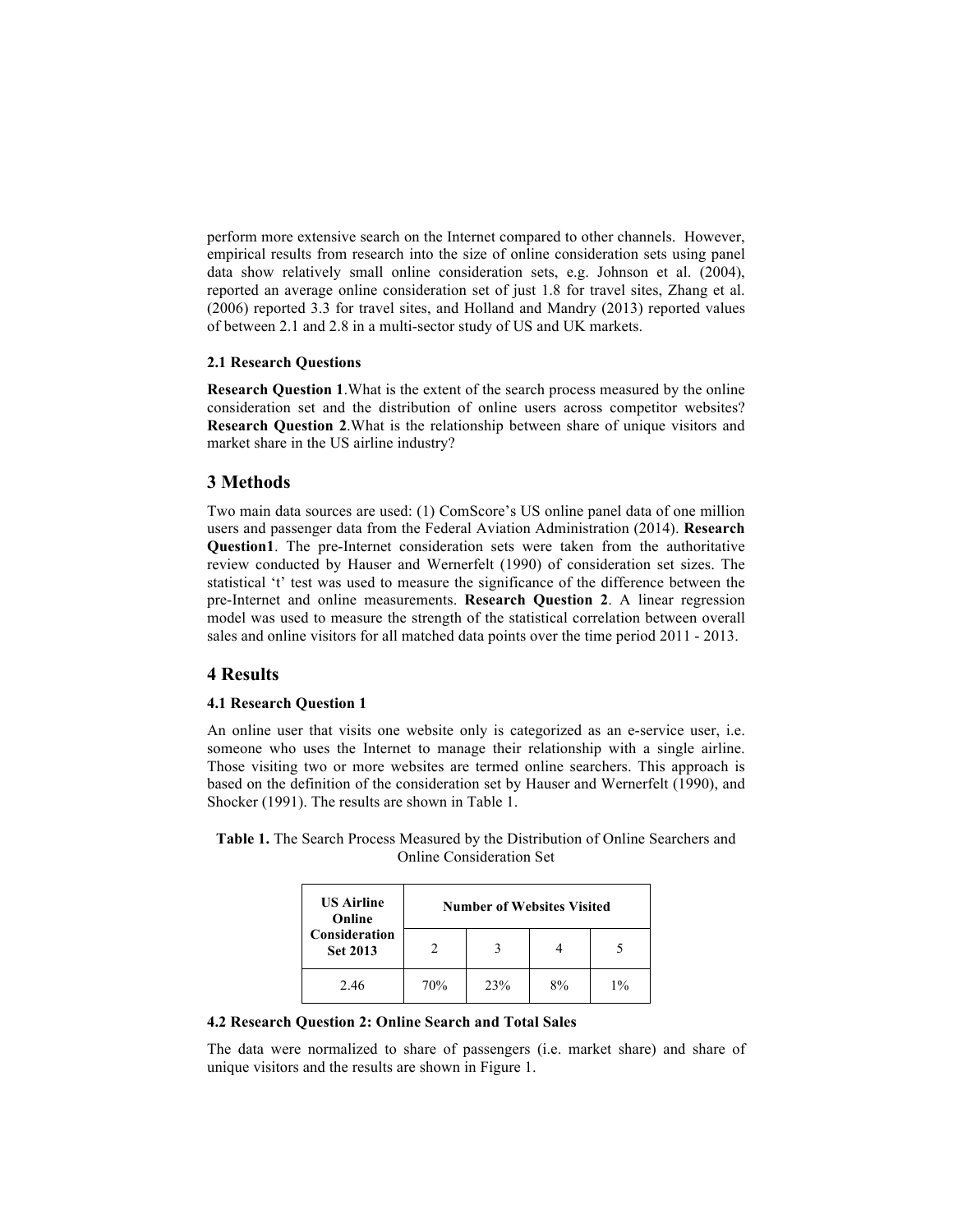

**Figure 1.** Share of passengers in time period (t) plotted against share of unique visitors in period (t-1)

There is a very strong correlation of 0.76 that is compelling evidence of the importance of online search to subsequent sales. The plot in Figure 1 shows a clear clustering pattern for each airline. A method of statistical cluster analysis is shown in Figure 2.



**Figure 2**. Cluster Analysis of an Online Sales Map

An illustrative x,y plot for one airline is shown in Figure 2 for six time periods,  $t1$ t6. The mean x,y position is the average for all time periods. The cluster analysis uses the radial distance of from each measurement to the mean and is shown for time period 4 in the diagram. The variance in the share of unique visitors is a function of ability to attract online visitors relative to competitors and is an indication of the level of interest from consumers in actively looking and switching between airline websites. The variance in sales arises from differences in search to buyers. The radius is therefore a composite measure of search and buying variance. For each individual airline, the variance of the set  $r_1, r_2, \ldots, r_n$ , where n is the number of time periods, represents the variance in search and buying behaviour. The results are shown in Table 2.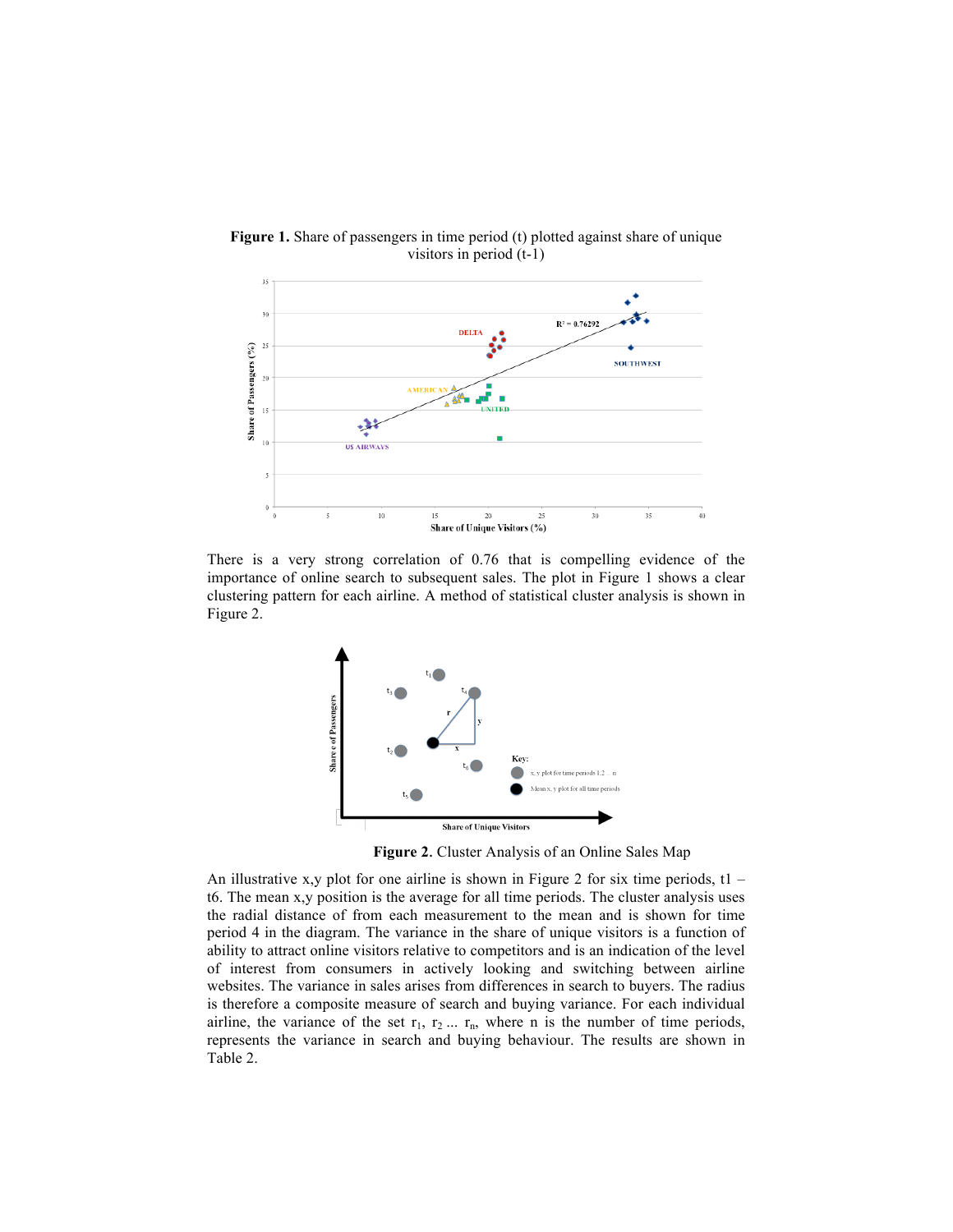|                    | <b>Cluster Analysis</b> |          |  |
|--------------------|-------------------------|----------|--|
|                    | Average                 | Variance |  |
| Southwest          | 1.82                    | 2.35     |  |
| Delta              | 1.16                    | 0.37     |  |
| American           | 0.78                    | 0.16     |  |
| United             | 2.13                    | 2.04     |  |
| United post-merger | 1.68                    | 0.51     |  |
| US                 | 0.67                    | 0.16     |  |

**Table 2.** Cluster Analysis, Q3 2011 – Q3 2013, United post-merger 2012-2013

There are two sets of data for United: United including the earlier time periods when it was going through a period of transition with the acquisition of Continental Airlines, and post-merger Q1 2012 – Q3 2013. The high level of variance is because of the activity in 2011. The post-merger cluster analysis shows a much lower level of variance. The variance of SouthWest's cluster is larger than all of the legacy airlines if we take the United post-merger results. To test whether the differences in variance between the legacy airlines and the discount airline are significant, a matrix of F-test results is shown in Table 3.

**Table 3.** F test comparison of cluster variances between each pair of airlines.

|                        | SouthWest | Delta                        | American       | United | United<br>post-<br>merger | US    |
|------------------------|-----------|------------------------------|----------------|--------|---------------------------|-------|
| SouthWest              |           | 0.026                        | 0.002          | 0.854  | 0.082                     | 0.002 |
| Delta                  | 0.026     | $\qquad \qquad \blacksquare$ | 0.278          | 0.039  | 0.679                     | 0.306 |
| American               | 0.002     | 0.278                        | $\blacksquare$ | 0.003  | 0.147                     | 0.949 |
| United                 | 0.854     | 0.039                        | 0.003          |        | n/a                       | 0.004 |
| United post-<br>merger | 0.082     | 0.679                        | 0.147          | n/a    |                           | 0.164 |
| US                     | 0.002     | 0.306                        | 0.949          | 0.004  | 0.164                     |       |

The United results include noise from the Continental merger, as evident from Table 1 where its passenger numbers jump by 71% from Q4 2011 to Q1 2012, and are excluded from the analysis. The US post-merger results are used instead. The F tests are significantly different for SouthWest. Conversely there are no differences in variance between the legacy airlines at the 10% level of significance. This demonstrates that search and buying behaviour of SouthWest Airline customers are significantly different to those of the legacy airline customers.